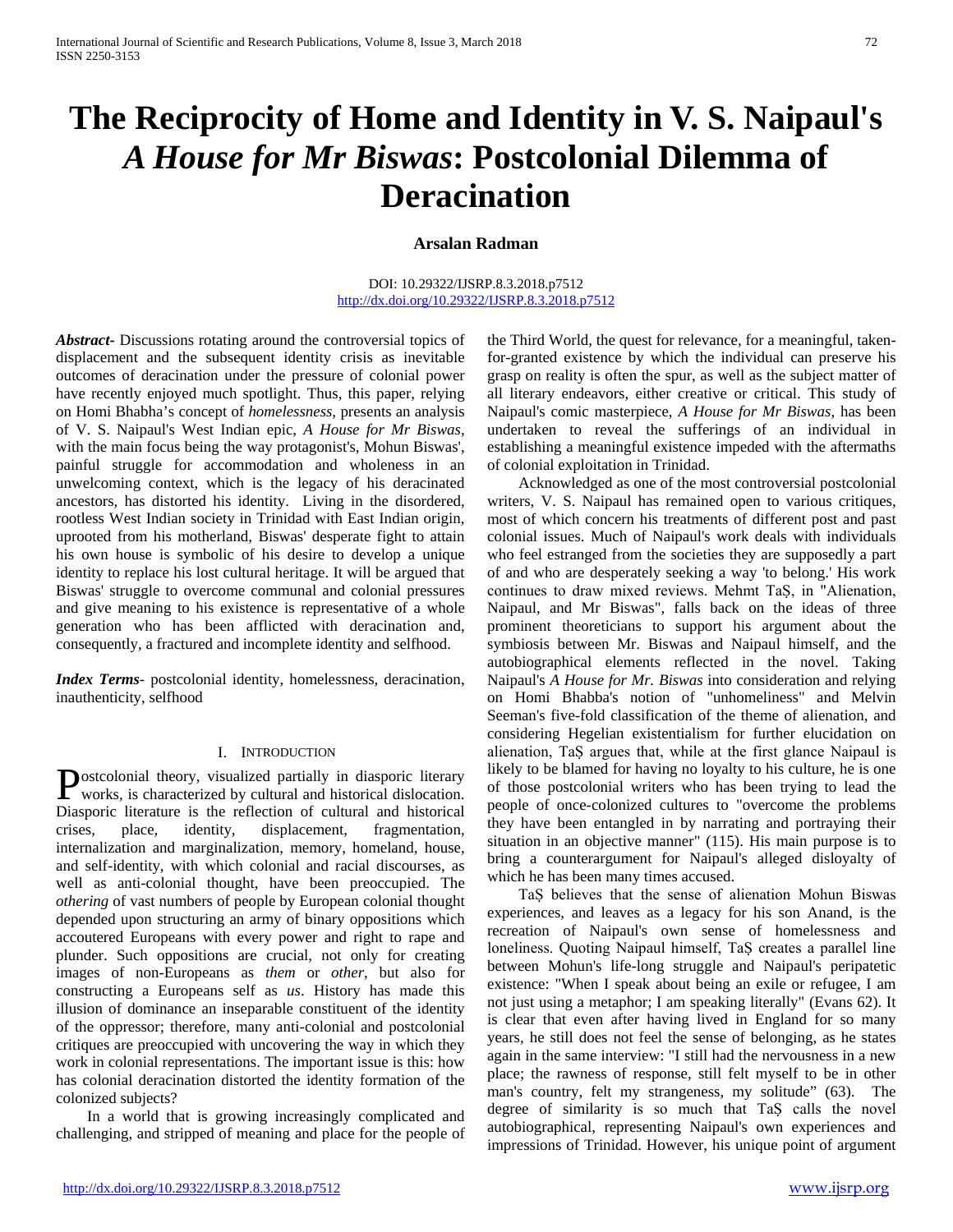is that, Mohun Biswas' lack of identity and its concomitant alienation are the result of existential dilemma and Naipaul's own pessimism rather than any specific colonial experience.

 Warner argues that, suffocated under strict traditionalism represented by Hanuman House, Naipaul depicts Mohun in harsh conflict with "rigidity, cultural infallibility, ritual, duty, hierarchy, and all communal life" (119). Mr. Biswas barges into Tulsis' monolith of conventions, prejudices, and conservatism against inevitable change; he disapproves of their policies and practices, challenges their religious beliefs, disregards everybody's acceptance of superior and inferior grindings within the household; " Biswas is actually inharmonious with the Tulsis, because he has strong intellectual interests, vague ambition for greatness, and strives for independence" (120). The very incompatibility originates in, according to Warner, Tulsis' insistence on conformity versus Mr. Biswas' adherence to his individual subjectivity; and the two shall never meet.

#### II. DILEMMA OF THE CONCEPT OF HOME AND IDENTITY IN POSTCOLONIAL SOCIETY: BHABHA'S UNHOMELINESS

 The out-of-placeness that Biswas and the older generation experience in Trinidad can be read in terms of the 'unhomely'. The unhomely is a critique of the locational argument which, in Anindyo Roy's words, "defamiliarizes the space of home as location" (108). Bhabha suggests that it is necessary to [problematize](http://www.thefreedictionary.com/Problematize) the space of home as location as migrants do not experience a continuous and rational relation to the home. This is because the memory of dislocation disrupts the continuity that home normally offers in Western paradigms. The memory of dislocation or the past is renewed through the act of cultural translation "as a contingent 'in-between' space, that innovates and interrupts the performance of the present. The 'past-present' becomes part of the necessity, not the nostalgia, of living" (Bhabha 7). Home, which is normally seen as providing both the myth of stable being and the quest for wholeness, is disrupted by this discontinuousness of being. (Roy 104)

 The diasporic subject crosses territorial and cultural boundaries by living in one home yet imagining another home as he is haunted by repressed histories. The Tulsi family's recreating of India in the space of their home in Trinidad is an example of this unhomeliness. *A House for Mr Biswas* is principally about the "unaccommodated" man who experiences the condition of the unhomely, not homeless but not at home either. The unhomely, according to Bhabha, is about more than finding one's niche. An unhomed person does not have the feeling of belonging since he is in a psychological limbo which generally ends in some psychological disorders and stems from cultural displacement; however, being unhomed does not mean being homeless. As Tyson states; being unhomed "is to feel not at home even in one's own home because you are not at home at yourself; that is, your cultural identity crisis has transformed you into a psychological refuge". (421)

 In colonial societies," the crisis of the identity of the colonized often seems to over-ride all other considerations. The social identity of people is rooted in their culture, while in the individual sphere, personal achievement determines the establishment and solidity of identity. In order to experience *wholeness*, it is necessary to fuse individual and social

consciousness. However, the paradox of the modern predicament lies in the fact that owing to the fragmentation of societies, the affinity that was once felt between the two is now broken; either the society doesn't provide the opportunities for the recognition of individual existences, or the individual cannot conform to social norms by copying of which he/she is believed to come to life; in either case, something lags behind.

 If the individual struggles against constraining norms which invariably prevent the flourishment of *self*, then he/she might have to retreat into the cocoon of loneliness and live the life of an exile; this is what happens to Mr. Biswas. *A House for Mr. Biswas* delves deeply into the psyche of an individual to reveal the major problematic of the dispossessed, that is the carving of authentic self. Mohun Biswas, the protagonist of the novel, tries to overcome the limitations imposed on him by putting up a relentless struggle against the forces that try to suppress his individuality. Though his struggle is a long traumatic one, he is successful in his claiming of, and negotiation for, space and finally fulfills his dream of having a house. The greatness of the hero lies in his enduring the inconveniences and making the society a house of his own instead of ultimate rejection, or descent into mental breakdown.

## III. COLONIAL AND POSTCOLONIAL IDENTITIES: CRISIS AND FRUSTRATED SUBJECTIVITY

 Several critics, most notably Homi Bhabha, have emphasized the failure of colonial powers to produce stable and fixed identities, and suggested that "hybridity of identities and ambivalence of colonial discourse describe the dynamics of colonial encounter" (Bhabha 54). Colonization and its inevitable transculturation disintegrated the cultural zone of the target land, and to a great extent the metropolis centre, in an irreversible way. The establishment of a coherent, stable cultural milieu in a colonial context is constantly hindered because of the impossibility, deferral, and difference of authentic identity creation as a result of juxtaposition of culturally incompatible amalgamations.

 Identity is rooted in the identification with what one is associated with. It evolves with the time. It is the birth-right of all human beings. But there are some remote area, caste and creeds where still an average person has to strive and struggle for his existence. These social injustice and differences have been pointed out by Naipaul. His literary works are based on a single motive of the quest of self and identity and belongingness. All his works are the outcome of his own individual experience of chaotic world of Trinidad. There has been confluence of two cultures first from South African from where they came for their better enhancement and second from India, the sugar-cane workers, his own ancestral with their Indian Culture. Even the emerging third generation could not get its identity; so, the third generation was extremely chaotic and thwarted.

 West Indian selfhood is constituted ambivalently in *A House for Mr Biswas*. As a result of history's intervention, the West Indian subject is positioned in such a way that his identity cannot be completely separate from that of the colonizer; but; neither can it be the same. This is the postcolonial predicament of difference that *A House for Mr Biswas* traces. The following assessment of Griffith: "Naipaul's satire is neither redemptive nor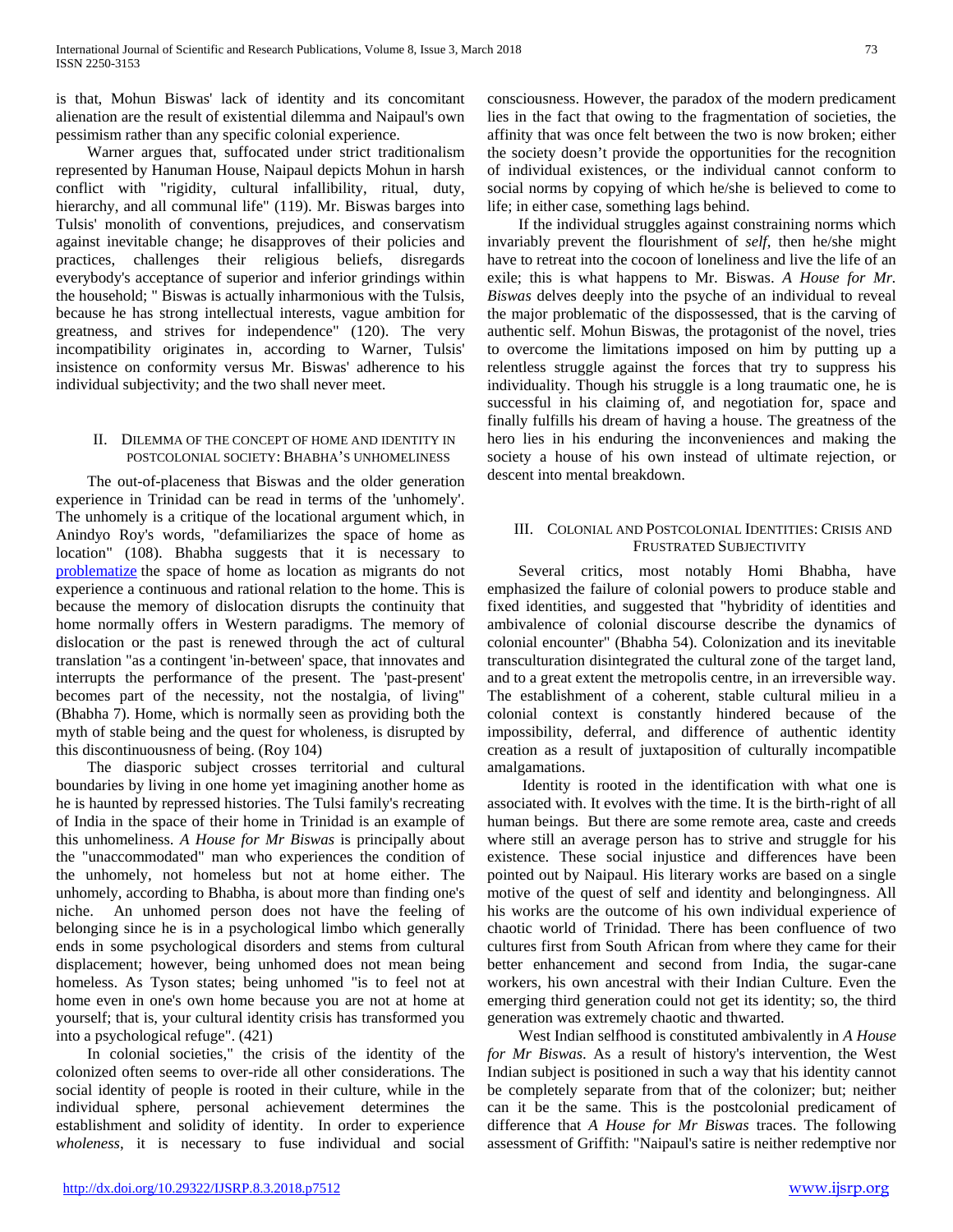didactic; its purpose is not to elicit detestation of vice and wrongdoing, but merely to exist as its own content" (77), misses the point. Naipaul exhibits a certain depth of understanding about the colonial diasporic subject in *A House for Mr Biswas* by suggesting that there are no easy paths of redemption or resolution for expatriates.

## IV. POSTCOLONIAL TRAUMAS IN THE NOVEL: VOID, INAUTHENTICITY, AND ROOTLESSNESS

 The novel shows an impoverished, disorganized Trinidad and, implicitly, criticizes imperialism for having created such a mess in which those of African and Indian descent are struggling in a rootless, hybrid society without the resources to live or make better lives. Looked at in this way, while Naipaul is one of the many writers from the former colonies who have criticized colonialism and who see their lands and people as victims of the Empire, he is not a simple-minded nationalist who believes that "local and cultural assertions, and cries of victimization will provide a solution to the problems left by history" (King 49). Mohun's Trinidad lacks the resources required for authentic independence as Biswas discovers when he attempts to find employment or build his house, recognition, freedom, and awareness can be dangerous, humiliating, and self-defeating. Biswas' situation is that of the colony; his own attempts at independence are limited by the condition of the society into which he is born. "Frustrated self-assertion turns into selfdestructive rage; the tempest that temporarily disorders Biswas' mind". (Husten 49)

 The organization of the Tulsi family is a microcosm of a slave society. Biswas rebels against Tulsidom because he realizes that in exchange for its protection, it demands the surrender of his identity. In this context, William Walsh says in his book, *Readings in Commonwealth Literature*, that "Biswas is the first of his family to break with the feudal-capitalist hierarchy and forge an individual identity. His instinctive rebelliousness results in his being identified as a troublemaker, who evidently requires subtler but harsh measures of control" (128-9). However, his efforts bear limited fruit. Apart from giving him a fleeting sense of merely having made a point, in actual concrete terms, it is quite ineffectual. His obsession lies more with his need to declare his individuality, his desire to carve a new, untainted identity; so that "his eccentricities take on the dimensions of a rebellion, however pathetically shored up that individualism is with the fragments of modern materialism" (Walsh 131). But finally as the narrator states, it is freedom which recalls Biswas "Thank God I'm not free any more than a rooted tree is free".  $(487)$ 

 Hanuman House is a microcosm of the authoritarian state where power is all important and inescapable. Naipaul seems to suggest that traditional institutions, like extended family, are equally responsible for perpetuating dependence and passivity by suppressing individuality, and are more deterrents to the developments of personality. It is significant that the process of Biswas' development into an integral, authentic, independent individual is directly proportional to the process of disintegration of Hindu social order, and the Hanuman House as its most immediate manifestation and representative. As the inherited order passed away, the self evolves into a new entity which is more viable to the new environment. "Biswas must be shorn of his cultural identity and completely depersonalized before he can become a truly reliable wholeness; he must reach the zero state of his cultural identity". (Mohan 73)

 It is only a matter of time before Hanuman House collapses under dual forces of decadence and modernity. The House which Biswas finds as impregnable and overwhelming disintegrates and is deserted before he is forty. The attempt to regroup at *Shorthills* is a final but futile try to stave off a greater chaos and a more permanent dislocation. Predictably, *Shorthills* also collapses, and then everyone becomes aware of a new and frightening disorder: "The widows were now almost frantic to have their children educated. There was no longer a Hanuman House to protect them; everyone had to fight for himself in a new world, the world Owad and Shekhar had entered, where education was the only protection (436). They are all suddenly exposed and vulnerable. Significantly, the breakdown of family organization "is marked by an almost exodus to the city of Port of Spain" (Deodat 56). The abandonment of the familiar, rural setting is a final surrender to the Creole world of Trinidad. The young must now be trained to survive and succeed in this new world.

## V. IMPLANTING ROOTS IN AN UNWELCOMING EARTH: NOT A HOUSE BUT A HOME FOR MR BISWAS

 With the disintegration of the Tulsis comes Mohun's gradual, bit by bit integration and approach to solidarity. The breakdown of the coherence and harmony of Hanuman House provides Biswas with the opportunities which he always considered as prerequisite to a simple, integral life. In *Shorthills*, with no Seth to supervise over the affairs, the split-up is complete; the family fails to maintain the façade of unity and organization. Each man is to himself and everyone tries to exploit the resources to his own advantage. Cooperation is replaced by competition, abnegation with survival, and sisterhood with rivalry. The center gone, the family breaks into pieces constituting a new unit longing to establish its place outside the secure walls of Hanuman House. Govind and Tuttle, the son-in-laws, are foremost in plundering:

 Then the news of the ravages of Tuttle and Govind was whispered through the house. Tuttle had been selling whole cedar trees; Govind had been selling lorry loads, of orange, and papaws, and avocado pears and limes and grape and cocoa. Even children do not remain secure from the debris of emerging chaos; disunity sets among them; they fought in pure hate. (407-8)

 The novel is not about bondage; it is about liberation of Mohun Biswas. At the *Shorthills*, finally he is able to build a house of his own. The house is not a literal objective accommodation, but a symbolic place in the world of placelessness. It is a mark of identity in the world of alienation. It is a symbolic zone of a liberated psyche. "Mohun Biswas moves from the imprisoned zone of Tulsi dome and makes a departure into a new paradise characterizing ontological transmutation" (Raosaheb 63). Mohan feels liberated before the final liberation, his death, which occurs at the age of forty-six. Biswas, as Naipaul suggests, is not an individual but the metaphor of the West Indian culture. Historylessness, pastlessness, fragmentation, colonialism, slavery, cultural dislocations are common to both. Liberation of the West India from the British Empire is like the liberation of Mohun Biswas himself. The West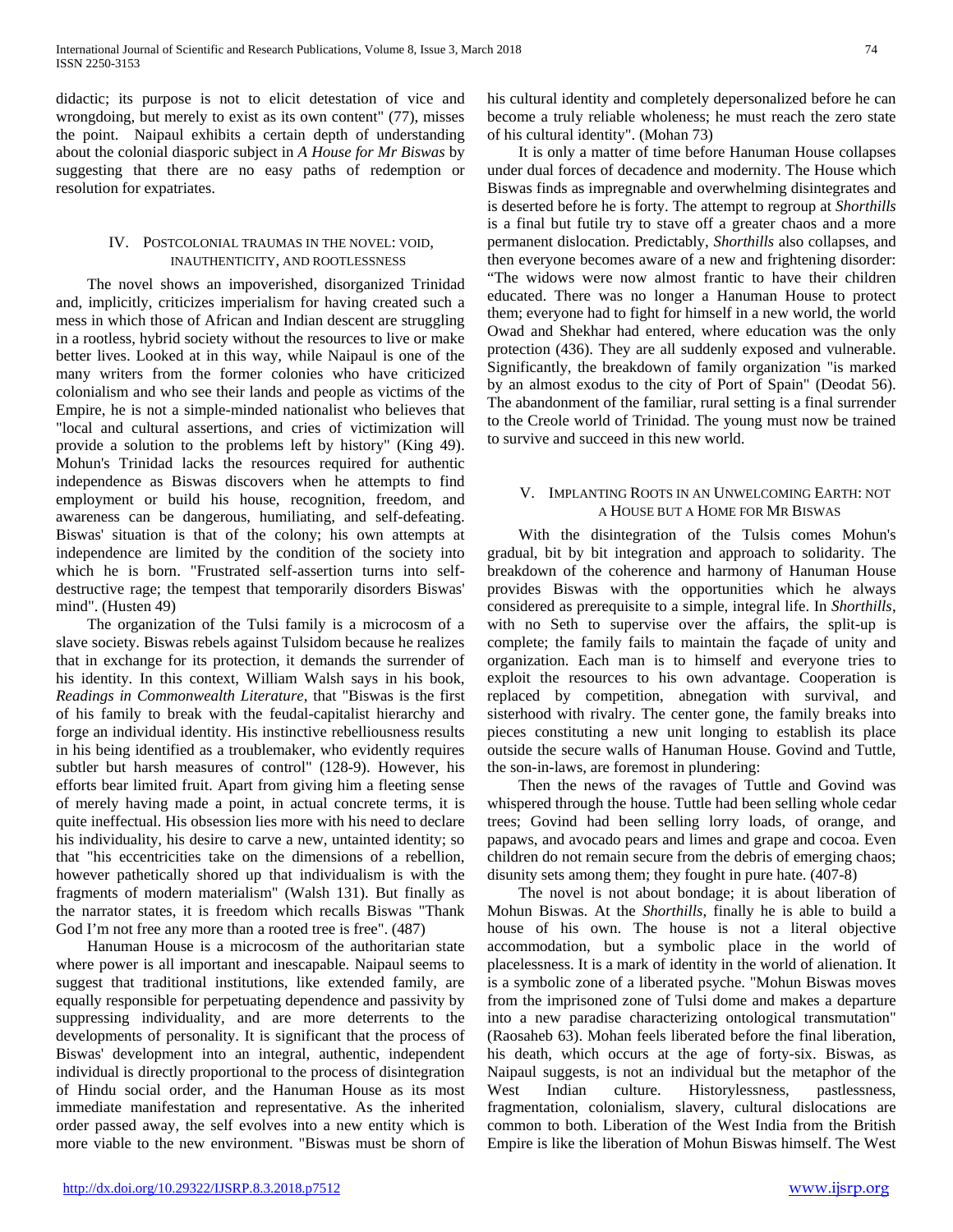Indies find a place in the Caribbean milieu. This island gains autonomy politically, socially, and economically through the disintegration of British Empire. Biswas ultimately gets a liberation which was constantly deferred by Tulsi domination and exploitation. The old order passes away, new minds are liberated and happy are born. Rebirth of a culture, rejuvenation of the self is established once again. Hence, the novel is called the West Indian epic, telling the story not of an individual but of the entire West Indian society.

 Biswas' first attempt at winning his independence is *The Chase* section. The dilapidated old shop parallels Biswas' current psychological state; indeed, all the houses in which he lives symbolically reveal the nature of his development or despair. At *The Chase*, he is afraid to assume, for the first time, the full responsibility of his life. He observes, "how lonely the shop was, and how frightening" (145). Yet, it is he who feels alone and deserted. A nomadic past, characterized by perpetual dependence, makes his first try at independence futile. His six years at *The Chase* produce three children and nothing more, because these were "years so squashed by their own boredom and futility that at the end they could be comprehended in one glance" (182). In comparison, he sees Hanuman House as a "world more real than *The Chase*, and less exposed" (188). He now finds him former prison a sanctuary. This sad but open admission of his continued inadequacy is a necessary step towards integrity and independence.

 Having learned from the tenure at *The Chase* how unprepared and vulnerable he is on his own, Biswas opts for a limited independence within Tulsidom, but away from Hanuman House. He accepts the position as a driver on one of Tulsis' states, *Green Vale*. Here, his vision of the house reappears to motivate and strengthen his life. It is necessary to view his total vision of the house before one can deduce the deep urge and the compiling necessity which give it birth:

 He had thought deeply about this house, and knew exactly what he wanted. He wanted, in the first place, a real house made of real materials. He didn't want mud for walls, earth for floor, tree branches for rafters, and grass for roof. He wanted wooden walls, all tongue-and-groove. He wanted a galvanized iron roof and a wooden ceiling. He would walk up concrete steps into a small veranda; through doors with colored panes into a small drawing room; from there into a small bedroom, then another small bedroom, and then back into the small veranda. The house would stand on tall concrete pillars so that he would get two floors instead of one, and the way would be left open for future development. (210)

 His house must be sensibly ordered, colorful and strong, with scope for future development. In short, it must have all the qualities he so consciously lacks in his real life; however, Biswas does not take into consideration local conditions which would definitely show antagonism to such a declaration of achievement. As his second attempt to rise above circumstance, the *Green Vale* adventure, and jelly-built house, suffers the same abject failure of *The Chase*. The house is far from what Biswas has constantly been daydreaming about; at this point, "Naipaul deliberately correlates the frightening, incomplete house to Biswas' psychological state" (Deodat 78). Biswas feels himself naked, inadequate, exposed, as displaced and lost as "the boy leaning against an earth house that had no reason for being there, under

the dark falling sky, a boy who didn't know where the road went" (190). The full impact of this man's fragmented self and disordered life overshadows all his being. Animate as well as inanimate objects threaten and terrify his days and nights, and all he sees of his future is a frightening void; a complete nervous breakdown is imminent. Husten discreetly observes that: "Naipaul achieves a brilliant climax when the storm in Biswas' mind erupts in unison with thunder, lightning and an actual deluge which crack both the incomplete house and man" (156). As John Thieme states, in Jungian theory, the house functions as a symbol of wholeness, of the integrated self. Significantly, Biswas' first two attempts at constructing his own house end in failure, symbolizing a person that is not whole yet.

 When Biswas finally possesses his own house, ironically it is heavily mortgaged, he is dying, he is estranged from his son but it is still a deep triumph. His ownership of a portion of land is significant because his partial independence breaks the colonial pattern in which his ancestors were dispossessed. Owning a house is important because its material reality gives Biswas presence in the world. Also, the increase in Biswas' material prosperity suggests the novel's concern with the issue of the colonial subject's independence. Biswas does not fully achieve independence; he still remains economically dependent, unable to completely shed his humble origins.

 Biswas' houses symbolize personal independence and, thus, an affirmation of human dignity. His struggle and determination to own his own house reflects the need to establish identity and rights as a human being. White indicates that the house becomes "the creative side of Biswas' rebellion, the concrete proof that he is not anonymous, a positive achievement founding on, and justifying, the refusal to capitulate" (116). Rohlehr asserts that the house is Biswas' "personality literalized and symbolized, the private individual whom he must build and maintain against the rest of the world" (191). Everything that Biswas' experiences signify is contained in the various meanings the metaphor of the house accumulates as the novel progresses; for instance, the symbiosis between the condition of the half-built houses and his psychological state.

 At last, his battles are over. This cultural orphan, this historyless man has achieved all the success his limited talent and sterile environment will allow. He must now give way to their children and wait their successes: "There was nothing Mr Biswas could do but wait. Wait for Anand. Wait for Savi. Wait for the five years to come an end. Wait. Wait. Wait for death" (586-7). It is a tragic, stunning testimony of life in a rootless, disordered society that "the achievement of a single, real victory drains the blood of the soul" (Deodat 77).

#### **REFERENCES**

- [1] Bhabha, Homi,, "Representation and the Colonial Text: A Critical Exploration of Some Forms of Mimeticism." The Theory of Reading, 1984, pp. 93-122.
- [2] Deodat, Rovindradat, *The Fictions of V. S. Naipaul: Fragmentation and Rootlessness*. Canada: Simon Fraser University, 1979.
- [3] Ganguly, Keya, States of Exception: Everyday Life and Postcolonial Identity. London: Minnesota Press, 2001.
- [4] Griffith, Glyne,"Travel Narrative as Cultural Critique: V.S. Naipaul's Travelling Theory", vol.28, No.2, Journal of Commonwealth Literature, 1993, pp. 87-92.